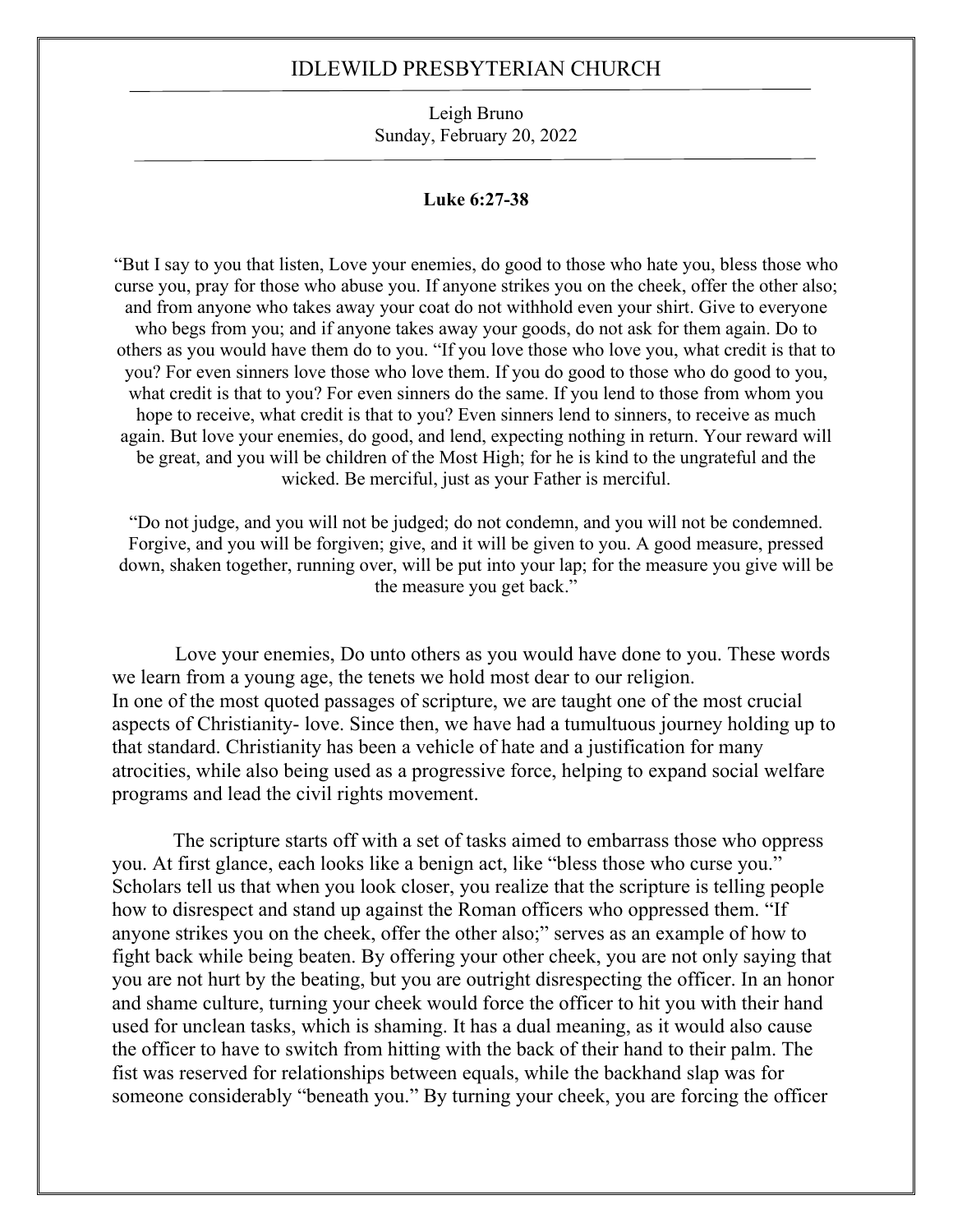# IDLEWILD PRESBYTERIAN CHURCH

### Leigh Bruno Sunday, February 20, 2022

to strike you with a fist, thus forcing him to accept your humanity.

So how does this religion, born out of strife and oppression, with early scripture detailing how to stand up to oppressors, become a way of oppression in the future. How does Christianity become a tool to invade and colonize other lands, to justify social Darwinism, to allow discrimination based on who people love?

During the late 1800s, as European powers began a mad dash to divy up the underdeveloped world, race theory and social Darwinism were two main reasons. While most simply cared about economic power, grabbing resources, and one-upping the other powers, an underlying cause was to help the "backward races." Acting based on their morals, good faith, and self -interest, European powers carved up Africa and destroyed what was left of indigenous culture in the Americas. They sent children to residential schools to learn English, forced indigenous populations to stop speaking in their native language, prevented them from practicing their religion and customs, and forced them to learn Christianity. William McKinley, our 25th president and a devout Protestant, was swayed into invading the Philippines during a war with the argument that taking control from the Spanish would allow the spread of Christianity to the barbarians. But since they were controlled by the Spanish, they were already all Catholic. That little reason was one factor in the invasion and occupation of an entire group of people that continued for 48 years. The effects of this moral obligation to spread Christianity and white, European values are still being uncovered today, with the recent discovery of mass graves from residential schools totalling more than 1300 unmarked bodies, and the continued political strife in Africa since Europe created the countries without any regard for the different tribal, lingual, ethnic, or religious factions already in place.

Most of this is the byproduct of centuries of taking the bible out of context. There are a multitude of examples, with several in this passage, beginning with "and from anyone who takes away your coat do not withhold even your shirt" It is another example of standing up to oppression, by voluntarily giving up more than the oppressor already took, demonstrating that they are not affected by them, but is used to spread a message about giving everything you have. "give, and it will be given to you" has been morphed into a justification for indulgences and offering, but in reality, it was a message about the measure we judge is the measure that we will be judged with. It is another example of Do to others as you would have them do to you, so what we give is what we receive. The paradox is huge. The injustices throughout history with the justification of Christianity speak for themselves. But on the other hand, there is still hope. The scripture details how to enact nonviolent protest and civil disobedience. This message has since been used to spread protest movements against segregation, Jim Crow laws, and more. Here in the south, black baptist preachers helped end the separate but